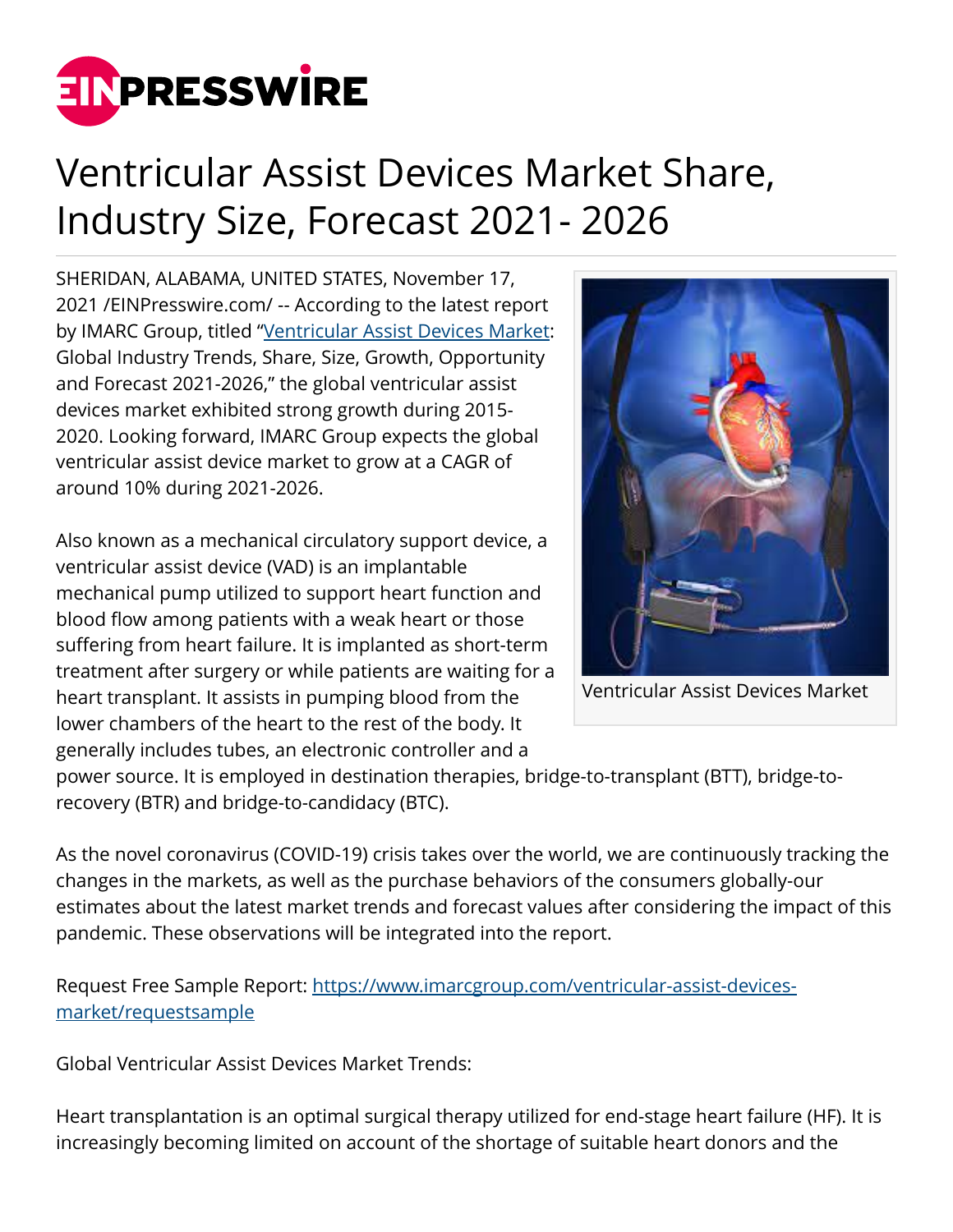widening gap between donors and recipients. This represents one of the significant factors propelling the global ventricular assist devices market growth.

Apart from this, the rising prevalence of cardiovascular disorders (CVDs), such as hypertension, ventricular septal defect, heart failure and stroke, due to stressful and sedentary lifestyles and increasing consumption of fast food, is also strengthening the market growth. Furthermore, the leading manufacturers are using advanced technologies to develop miniature devices designed with infection control, which is anticipated to impel the market growth in the coming years.

Buy full report with table of contents: [https://www.imarcgroup.com/ventricular-assist-devices](https://www.imarcgroup.com/ventricular-assist-devices-market)[market](https://www.imarcgroup.com/ventricular-assist-devices-market)

Global Ventricular Assist Devices Market 2021-26 Analysis and Segmentation:

Some of the major players operating in the industry include:

Abbott Laboratories (ABT) Abiomed, Inc. Berlin Heart GmbH (Syscore GmbH) BiVACOR, Inc. Calon Cardio Technology Limited Cardiacassist Inc. (LivaNova PLC) CHF Solutions, Inc. Jarvik Heart, Inc. MAQUET GmbH (Getinge Group) Medtronic Plc Syncardia Systems LLC (Versa Capital Management LLC) TandemLife (LivaNova Plc) Terumo Corporation.

Breakup by Product:

Left Ventricular Assist Device (LVAD) Right Ventricular Assist Device (RVAD) Biventricular Assist Device (BiVAD) Others

Breakup by Flow Type:

Pulsatile Flow Non-Pulsatile or Continuous Flow

Breakup by Product Type: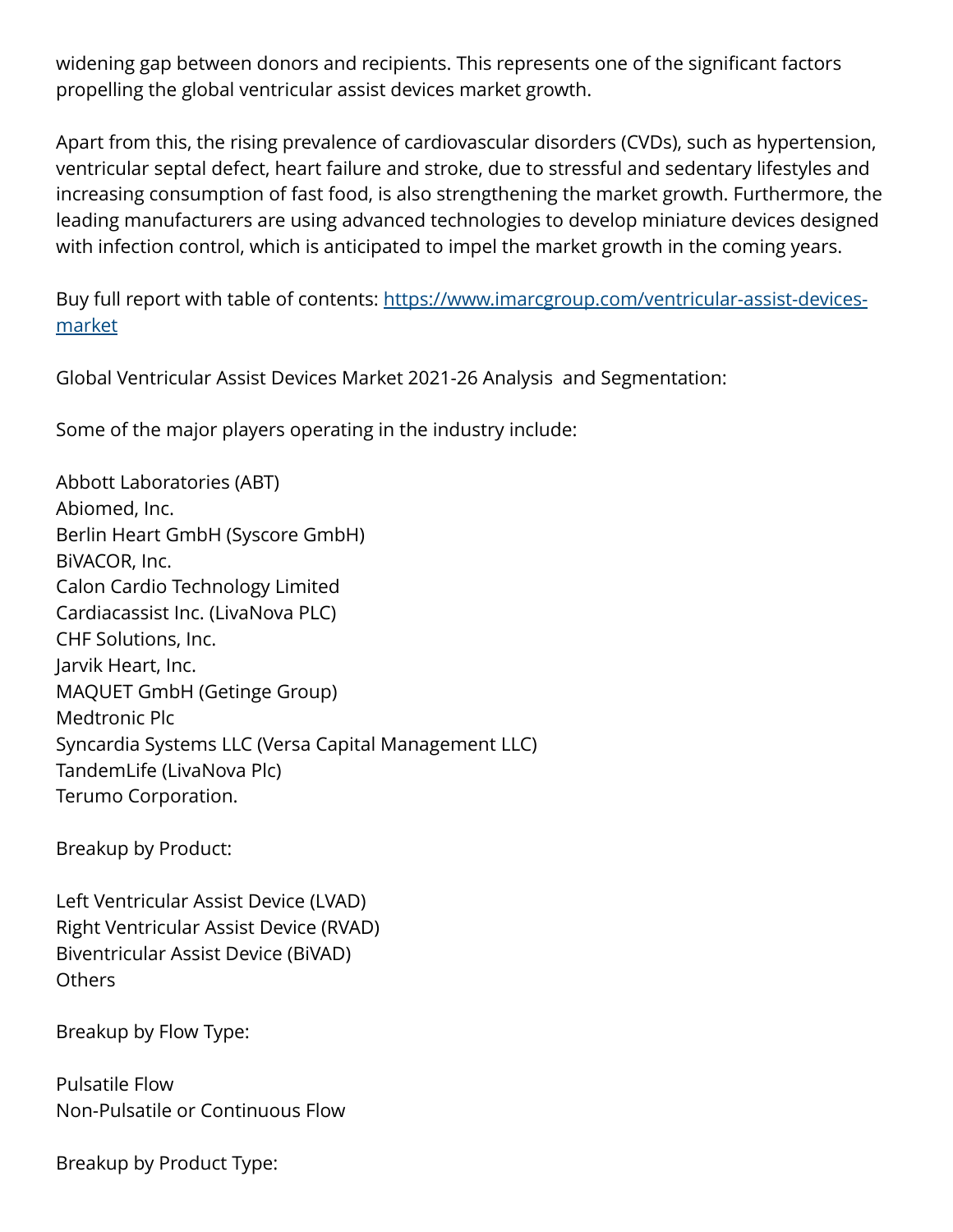Implantable Ventricular Assist Devices Non-implantable Ventricular Assist Devices

Breakup by Application:

Bridge-to-Transplant (BTT) Therapy Destination Therapy Bridge to Recovery and Bridge to Candidacy

Breakup by End-User:

Ambulatory Surgery Centers Hospital **Others** 

Breakup by Region:

North America Asia Pacific Europe Latin America Middle East and Africa.

Key Highlights of the Report:

Market Performance (2015-2020) Market Outlook (2021- 2026) Porter's Five Forces Analysis Market Drivers and Success Factors SWOT Analysis Value Chain Comprehensive Mapping of the Competitive Landscape

If you need specific information that is not currently within the scope of the report, we can provide it to you as a part of the customization.

Other Report:

Europe Aluminum Extrusion Market: [https://www.imarcgroup.com/europe-aluminum-extrusion](https://www.imarcgroup.com/europe-aluminum-extrusion-market)[market](https://www.imarcgroup.com/europe-aluminum-extrusion-market)

Automotive Fuel Tank Market:<https://www.imarcgroup.com/automotive-fuel-tank-market> Europe Automotive Glass Market: [https://www.imarcgroup.com/europe-automotive-glass-](https://www.imarcgroup.com/europe-automotive-glass-market)